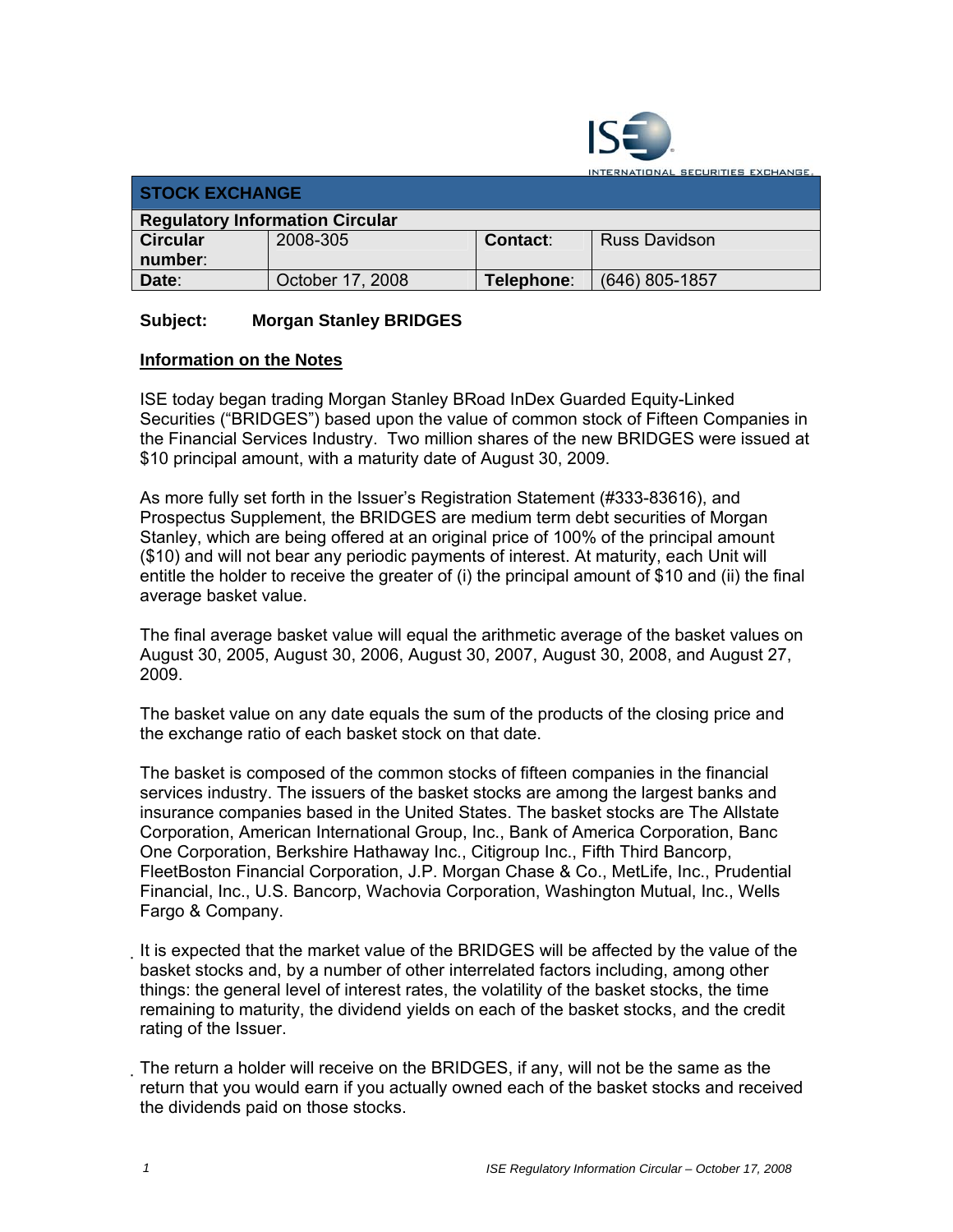Ownership of the BRIDGES will be maintained in book-entry form by or through The Depository Trust Company.

MBK will be quoted and trade as an equity issue in round lots of 100, and will trade "flat" without accrued interest.

Trading in the shares on ISE is on a UTP basis and is subject to ISE equity trading rules. The shares will trade from 9:00 a.m. until 4:00 p.m. Eastern Time. Equity Electronic Access Members ("Equity EAMs") trading the shares during the Pre-Market Session are exposed to the risk of the lack of the calculation or dissemination of underlying index value or intraday indicative value ("IIV"). For certain derivative securities products, an updated underlying index value or IIV may not be calculated or publicly disseminated in the Pre-Market hours. Since the underlying index value and IIV are not calculated or widely disseminated during Pre-Market hours, an investor who is unable to calculate implied values for certain derivative securities products during Pre-Market hours may be at a disadvantage to market professionals.

Equity EAMs also should review NASD Notice to Members 03-71 for guidance on trading these products. The Notice reminds members of their obligations to: (1) conduct adequate due diligence to understand the features of the product; (2) perform a reasonable-basis suitability analysis; (3) perform customer-specific suitability analysis in connection with any recommended transactions; (4) provide a balanced disclosure of both the risks and rewards associated with the particular product, especially when selling to retail investors; (5) implement appropriate internal controls; and (6) train registered persons regarding the features, risk and suitability of these products.

**This Regulatory Information Circular is not a statutory Prospectus. Equity EAMs should consult the Trust's Registration Statement, SAI, Prospectus and the Fund's website for relevant information.**